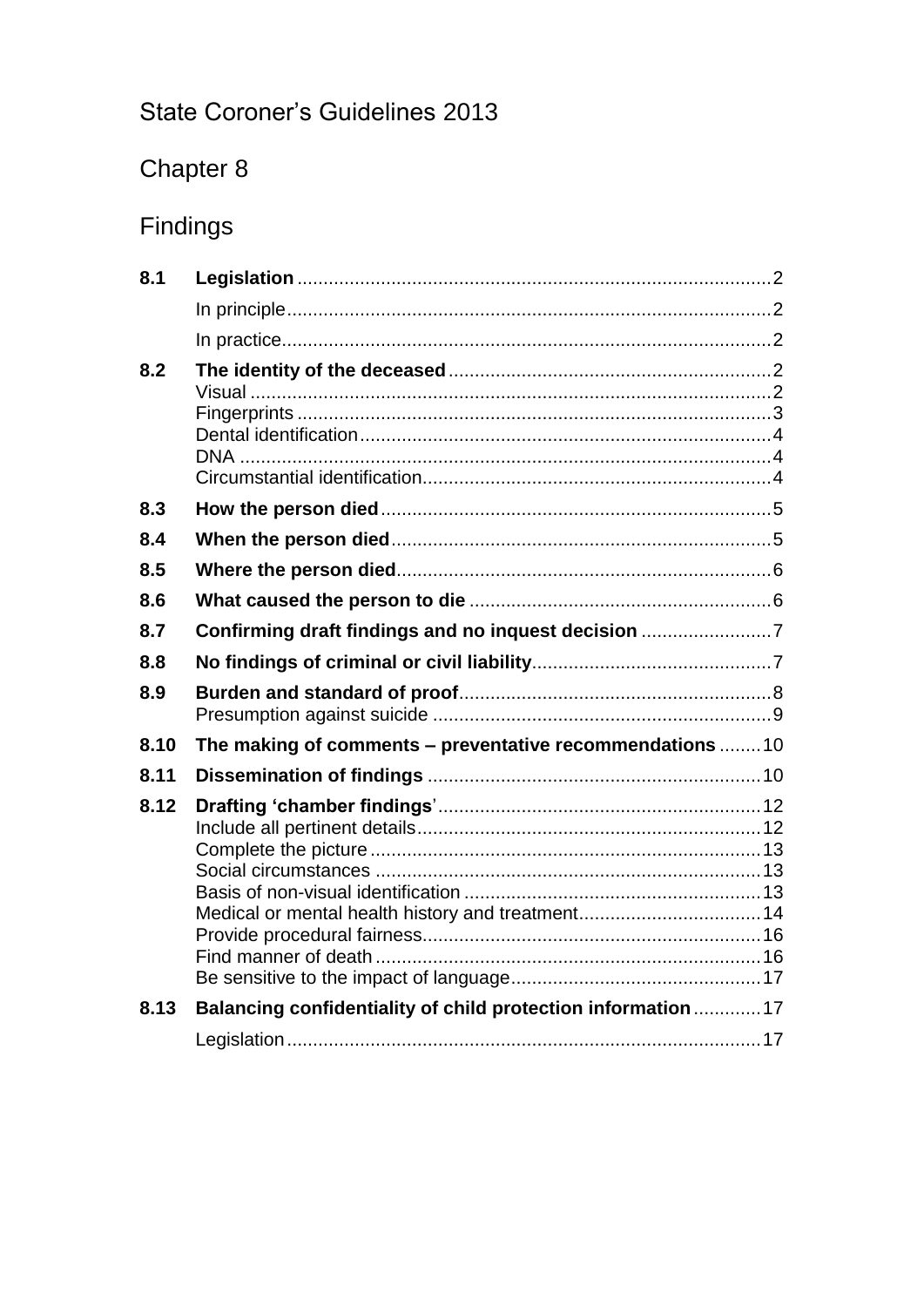# **8.1 Legislation**

Coroners Act Sections 45, 47, 48,

## <span id="page-1-0"></span>*In principle*

The s. 45 findings concerning the particulars of the deceased person and the death must be made whenever possible except when the investigation is stopped pursuant to s. 12(2) because the coroner authorises a medical practitioner to issue a cause of death certificate.

All findings are made to the civil standard of proof.

The law does not distinguish between findings made either before or after inquest but there are practical differences that shall be alluded to where relevant.

# <span id="page-1-1"></span>*In practice*

Set out below is some guidance as to how to approach making findings in relation to the five particulars required by s. 45(2).

## <span id="page-1-2"></span>**8.2 The identity of the deceased**

For social and legal reasons the accurate identification of deceased persons is obviously essential.

Coroners determine identity based on evidence provided by eye witnesses and medical and scientific investigations. Because that evidence can sometimes only be gained by the undertaking of an autopsy, coroners should not postpone ordering an autopsy simply because the deceased is unidentified. The coroner is only required by s. 19(5) to consider concerns about an internal autopsy 'whenever practicable'. Not knowing whom to consult makes considering their views impracticable.

It should not be thought there is a hierarchy of identification methods with say, DNA evidence being more important or reliable than visual identification. In each case the circumstances and context should be considered by the coroner when he is considering what evidence he needs to be satisfied as to the identity of the deceased. Indeed, in most cases identity is not a contentious issue. In many cases the circumstances allow the identity of the deceased to be deduced.

#### <span id="page-1-3"></span>**Visual**

Visual identification by somebody intimately familiar with the deceased is the most common source of information on which coroners base findings as to identity. There is no rule of law or practice about how long the witness should have known the deceased or the proximity of their relationship. A coroner needs to consider whether the nature and extent of the relationship is likely to have imbued the witness with sufficient information to enable them to reliably identify the body. The witness is attesting to the validity of the identity of the deceased. They are not only saying; '*That is the body of the person I know as*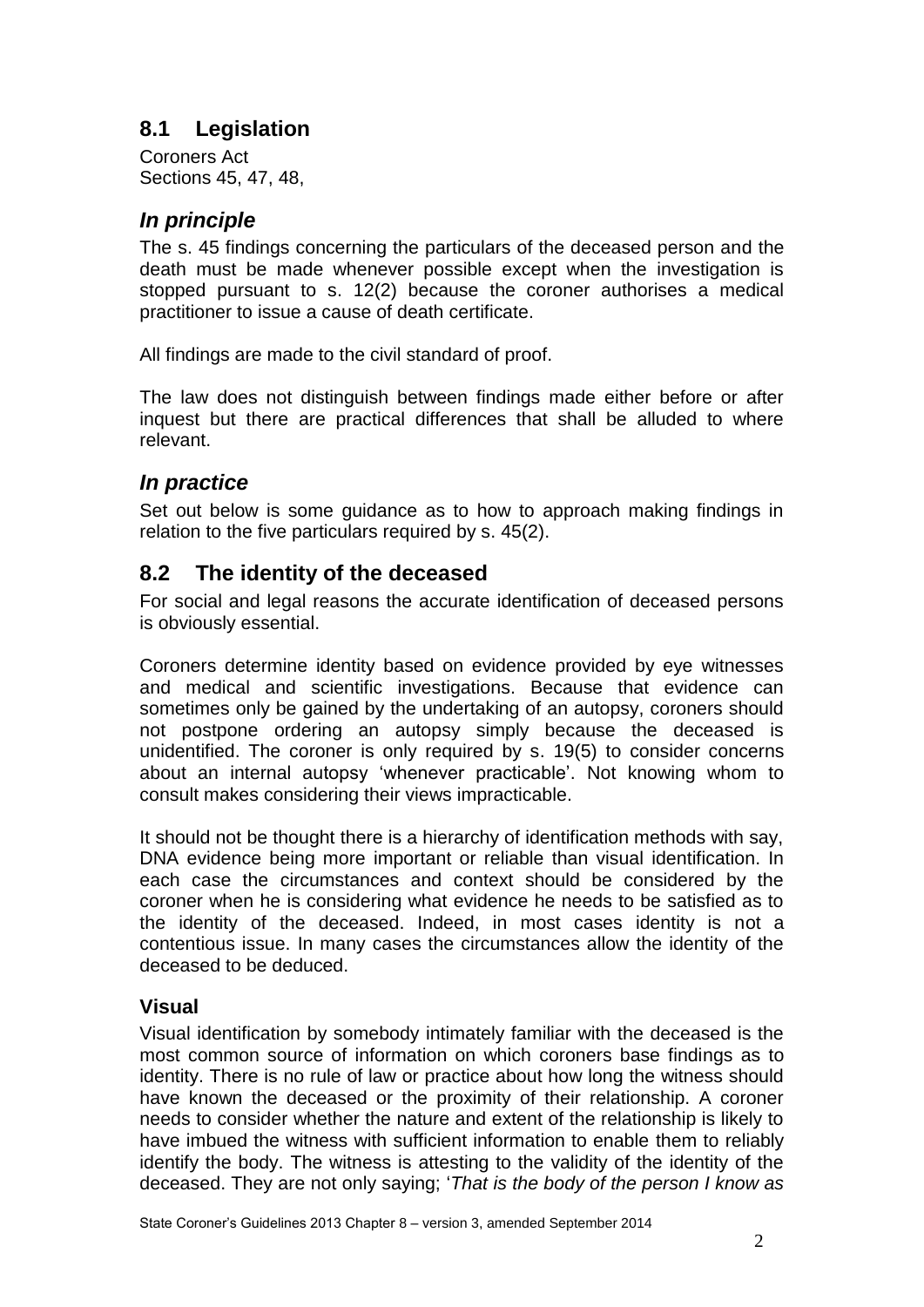*X*', but asserting the nature of their relationship with the deceased allows them to be confident this is not a fraudulently assumed identity.

Although visual identification is by far the most common mechanism used, coroners need to be alert to the ease with which mistakes can be made. Just as the law reports are replete with cautions about relying on the eye witness identification of accused people, so to coroners need to be alert to the possibility that even close relatives can make mistakes, the propensity for which increases commensurately with disfiguring injuries and decomposition. Even routine post mortem lividity or congestion can make a dead person appear very different.

Unlike other methods, visual identification is largely subjective and its reliability has not been rigorously validated in the way scientific and technological methods of identifying bodies have been. Conversely, visual identification occurs in context: the witness is only asked to identify the body because it is suspected they know the deceased. Unlike the victim of a crime asked to identify a person only seen jumping out the window, the body found in the bed next to the witness has usually been there alive, every day, for some years. Similarly, the relative asked to identify a deceased patient in a hospital ward has often visited her in the hospital in the days before the death. It is when such context is less cogent that precautions are necessary; for example, when numerous bodies have been recovered from a mass disaster, the opportunity to identify someone who looks like the relative of the witness is a real danger that must be guarded against.

The reporting police officers, morticians or grief counsellors should be consulted about the condition of the body if it is likely that may make visual identification unreliable.

Whenever possible, grief counsellors should also supervise the arrangements for and undertaking of the identification. As can readily be appreciated, the process can be very stressful for family members but research indicates it can have long term benefits in allowing the relative or friend to accept their loved one has really died.

In suspicious deaths there is sometimes reluctance on the part of police investigators to allow family members to touch the deceased but this will rarely actually ever compromise the investigation and may be quite significant for the survivors. Therefore, if investigators seek to impose such restrictions, the coroner should require a detailed explanation of the concerns: it is the coroner who controls the body, after all.

#### <span id="page-2-0"></span>**Fingerprints**

Fingerprints taken from the body of a deceased person can be checked against fingerprints held by agencies such as police services or the defence forces. Positive matches can reliably identify someone even if there is little other information indicating who the deceased person is.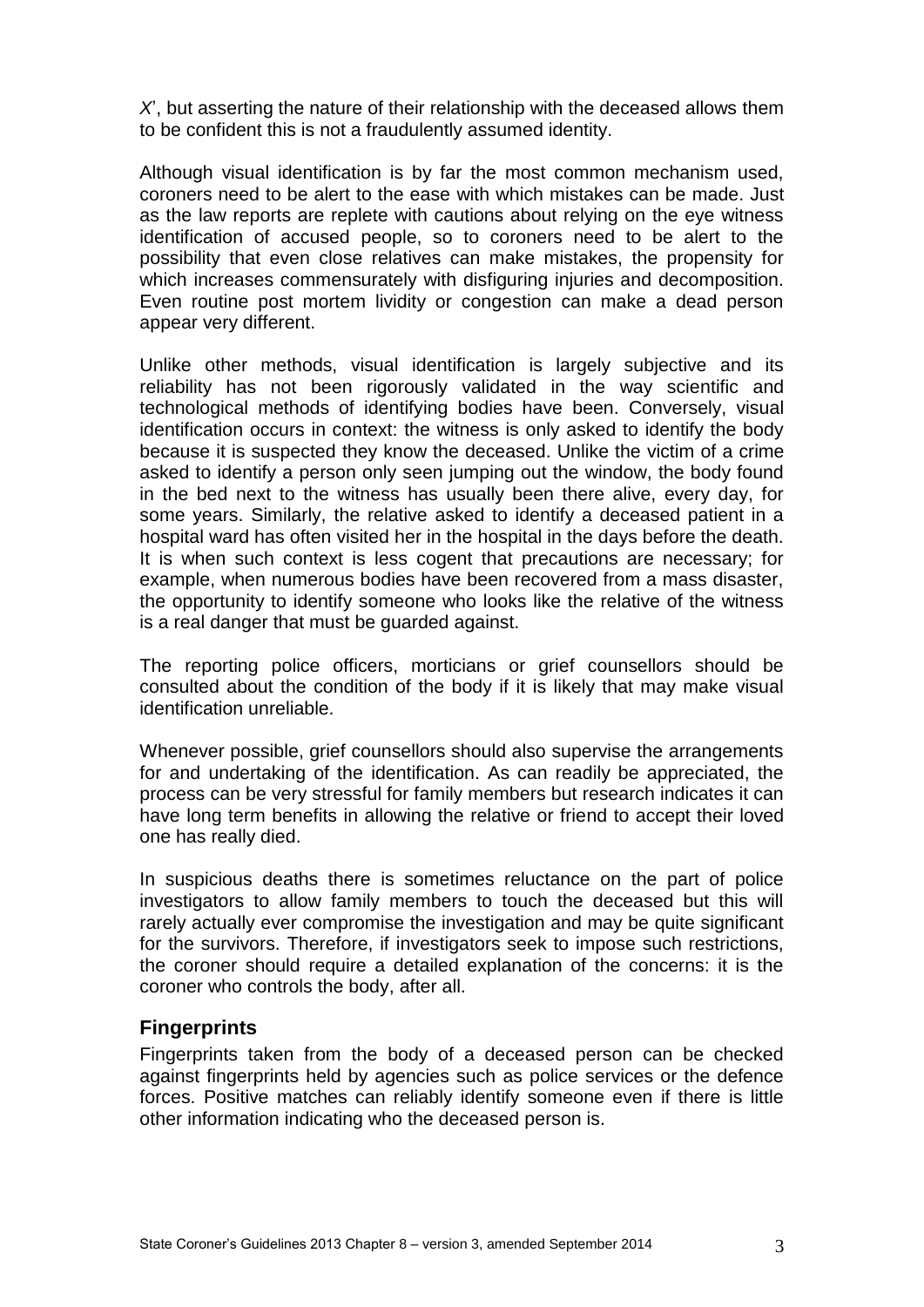If there are no records of the deceased in such holdings, but there is a basis to suspect the identity of the deceased, latent prints can be lifted from household or personal items the deceased is likely to have touched.

Rigor mortis causing the fingers to flex towards the palm can make the taking of fingerprints difficult but the scientific officers or forensic pathologist working on the case should be able to overcome this relatively easily. It should almost never be necessary to remove digits or hands to take fingerprints. Applications to do so should be resisted unless a convincing written explanation is provided.

#### <span id="page-3-0"></span>**Dental identification**

Forensic odontology allows comparison of the teeth of the subject body with records of the person the body is suspected to be. While the improvement in oral hygiene means many young people now do not receive restorative dentistry, most still have undergone some radiological examination which can provide ample evidence for comparison purposes.

The CT scans, x-rays or dental impressions needed for this approach to identification can usually be undertaken as part of the autopsy. The jaw should only be removed from the body in exceptional cases and the coroner should request written explanation for the need to do this.

Formal information requirements (via Form 5) may be required to facilitate the release of dental records and imaging, particularly from public health facilities.

## <span id="page-3-1"></span>**DNA**

DNA profiling can provide valuable evidence of identification. However, it is expensive and time consuming, delaying the release of the bodies in question. For that reason it should only be resorted to when other methods are inappropriate, such as mass disasters when numerous bodies have been disfigured to such an extent that visual, dental and fingerprint evidence cannot be relied upon.

Notwithstanding advances in DNA procedures, the possibility of contamination of samples by DNA from other sources is a continuing risk.

#### <span id="page-3-2"></span>**Circumstantial identification**

Circumstantial evidence is a sufficient basis for making identification findings in many cases where visual, dental or fingerprint evidence is not adequate or available.

For example, when a decomposed body is found in a place where a known person was known to live alone, there are no signs of forced entry or disturbance, there is a range of indentifying documentation found and neighbours and next of kin have not seen the usual resident for some time and have no knowledge of him leaving the house, it is highly likely the body is that of the usual resident. Indeed, if it is not that person, who is it, why has he not been reported missing and where is the usual resident?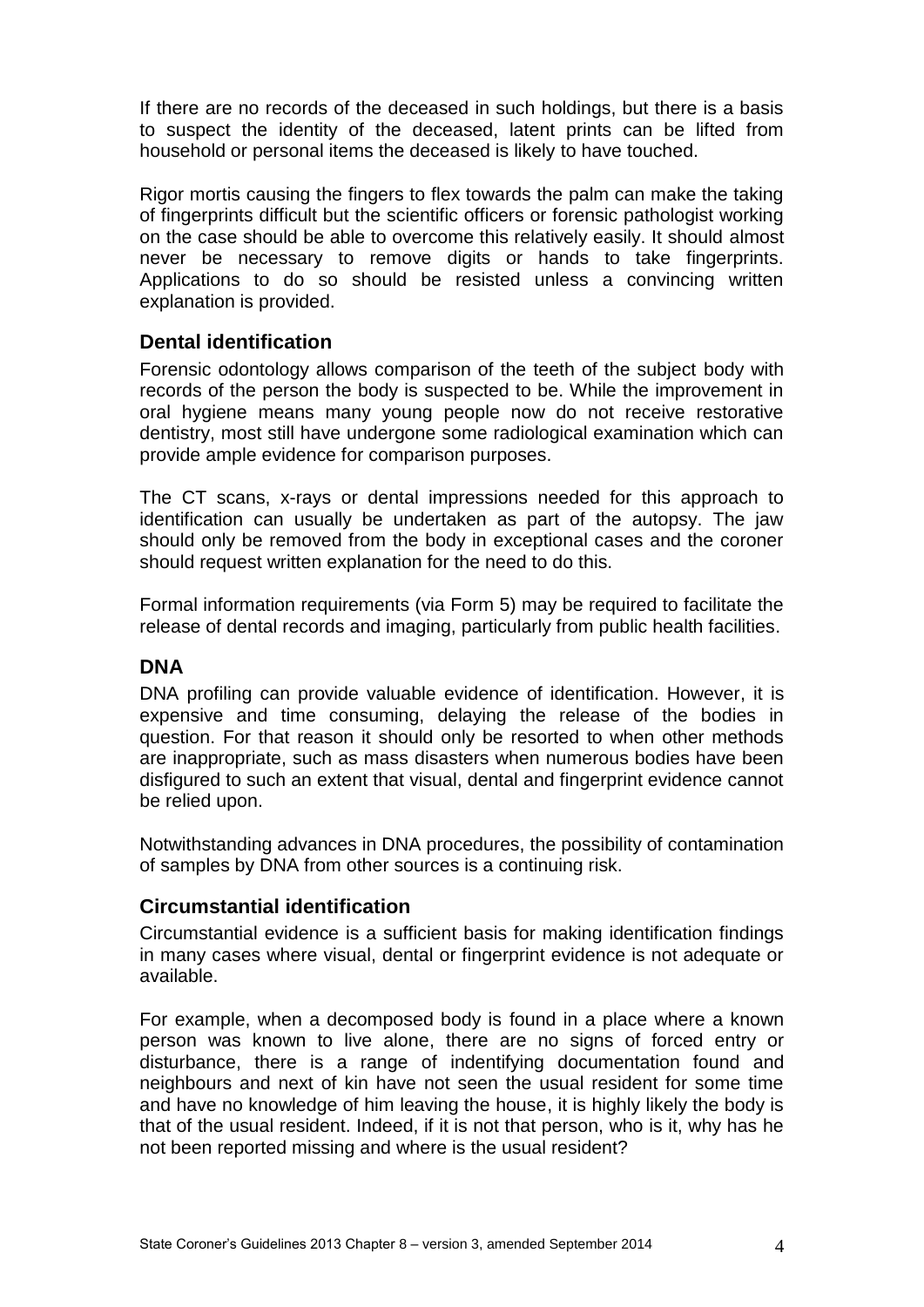The same reasoning can apply when a car crashes and burns. Was the owner/usual driver seen getting into the car? Is there any likelihood that since that sighting he has been replaced by somebody else who has died in the crash? If not, a finding can be made that the owner/usual driver is the deceased in the car.

Complications arise if more than one person dies in an incident and they are of the same gender. In such cases personal items such as jewellery may assist but absent such artefacts, DNA comparisons may be necessary if fire has, for example, rendered dental comparisons impossible.

## <span id="page-4-0"></span>**8.3 How the person died**

'How the person died' is the equivalent to the manner of death or mechanism of death and the context in which it occurred.

It should not be given the unduly restrictive meaning of 'by what means' but should be understood to refer to 'by what means and in what circumstances the death occurred'.<sup>1</sup> It is broader than the medical cause of death which is referred to in s.  $45(2)(e).<sup>2</sup>$ 

When recording the manner of death, the coroner should strive to indicate whether the death was accidental or intentional. If intent is unable to be determined, that should also be explained.

In the English case of *R v South London Coroner; ex parte Thompson<sup>3</sup>* Lord Lane said it was the coroner's role '*to seek out and record as many of the facts concerning the death as public interest requires'.*

In *Hurley v Clements & Ors<sup>4</sup>* the Queensland Court of Appeal acknowledged that when making a finding of how a person died, a coroner will often have to resolve other factual issues that lead to, or underpin the finding. These should usually also be included in the findings so that anyone reading them will understand how they were arrived at. Those findings of subsidiary or underpinning facts are not themselves 'findings' within the meaning of s. 45(2) - *see The State Coroner; ex parte the Minister for Health. 5*

## <span id="page-4-1"></span>**8.4 When the person died**

The date of death may be particularly relevant to insurance claims or other matters of succession law. It should be established with accuracy whenever reasonably possible.

The issue only becomes problematic when the body is not discovered for some time after death. In all cases eyewitness and death scene evidence should be considered to attempt to establish the last date of life. The pathologist should also be asked to estimate length of time between death

<u>.</u>

<sup>1</sup> *Atkinson v Morrow & Anor* [2005] QSC 92 and *Atkinson v Morrow* [2006] 1 Qd R 397

<sup>2</sup> *Re State Coroner; Ex parte the Minister for Health* (2009) 38 WAR 553 at 162

<sup>3</sup> (1982) 126 Sol J 625, 228

<sup>4</sup> [2009] QCA 167

<sup>5</sup> [2009]WASCA 165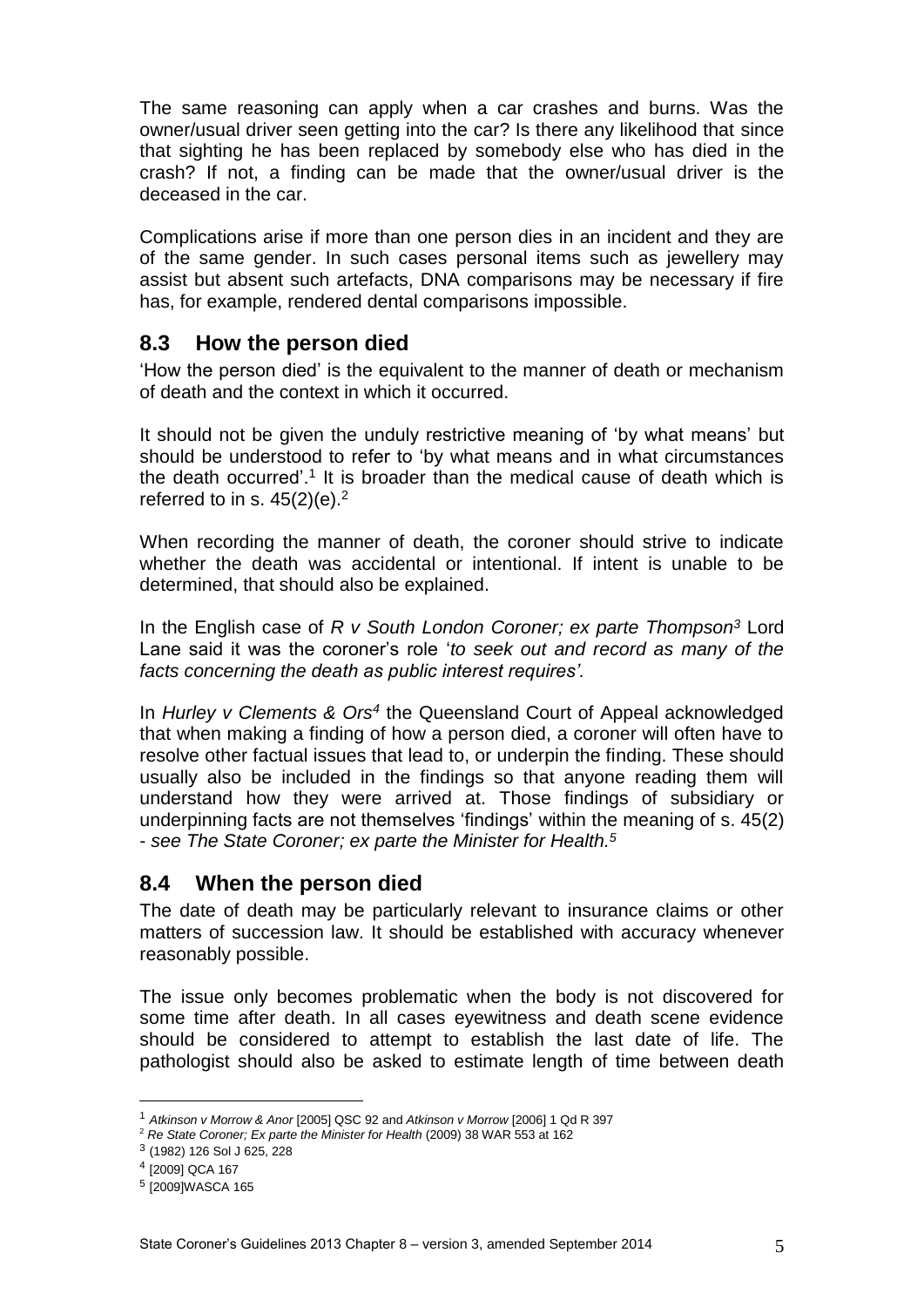and date of discovery based on the degree of decomposition and, if necessary, the age of infesting insects or larvae. If the remains are skeletal only, the time since death may only be estimated in months or even years.

In these cases the date of death is given as between dates – the last date the deceased is known to have been alive and the most recent date the pathologist estimates the death could have occurred.

When precision is not necessary or possible, consideration can be given to avoiding finding a date of death that coincides with anniversaries such as birthdays or Christmas.

### <span id="page-5-0"></span>**8.5 Where the person died**

There is generally little contention around the place of death but it is necessary for there to be a connection with Queensland for the death to be registered here.

Generally this is satisfied by the death occurring here – *see* s. 26(1) *Births Deaths and Marriages Registration Act 2003*. This can create difficulties when the body is not recovered. In many incidents of suspected death, once the coroner is satisfied the missing person is dead, she can conclude the death occurred in Queensland even if the precise location can not be ascertained. However, in those cases where this is not possible, the findings should still be sent to the Registrar of Births, Deaths &Marriages to enable that person to decide whether the death will be registered.

Deaths that occur in aircraft or ships that subsequently bring the body to Queensland and deaths of Queensland residents that occur overseas, can also be registered here – *see* s. 27(1) and (2).

#### <span id="page-5-1"></span>**8.6 What caused the person to die**

This subsection focuses on the medical cause(s) of death, not the legal responsibility for it, or the circumstances in which it occurred. To that extent it is quite different from the issue of causation that frequently tests judges and magistrates presiding over criminal or civil matters. The so called chain of causation involves matters that should be dealt with in findings made under s. 45(2)(b) - How the person died. It is in that section of the findings that the external factors that led to the medical cause of death are also to be described.

This generally poses little problem in natural causes deaths: the events leading up to the death are described under 'how the person died' and the medical cause of death is listed separately in the appropriate section of the form.

If the coroner accepts the pathologist's opinion of the proximate medical cause of the death as stated in the autopsy report that can simply be adopted for the coroner's findings.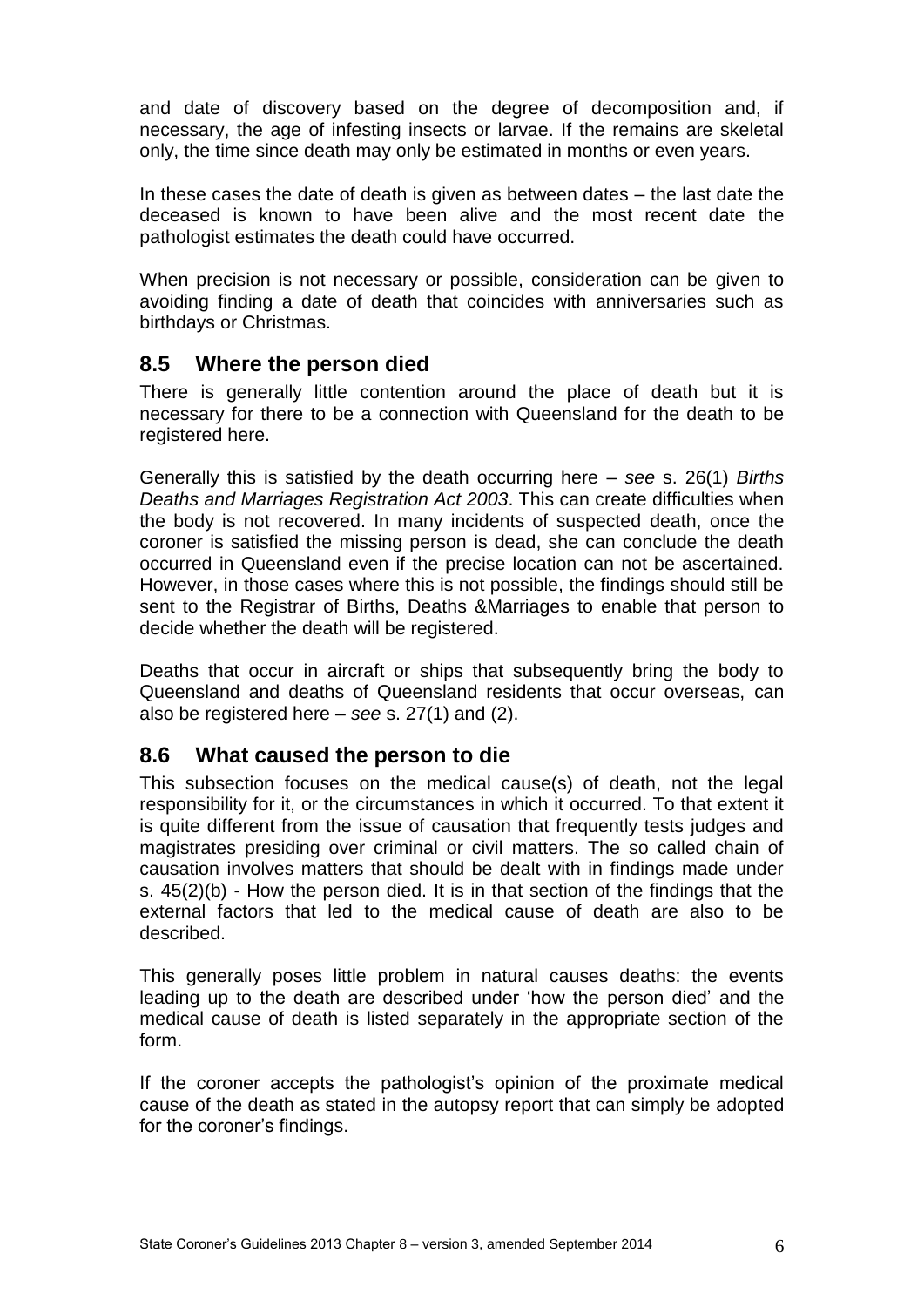If the coroner is not disposed to accept the cause shown on the autopsy report, the issue should be discussed with the pathologist before departing from it and record in the findings the reasons if the coroner is still not persuaded.

In findings for unnatural deaths the circumstances and the cause need not be completely discretely described. For example, the circumstances of a motor vehicle accident (mva) would be described under the 'how' heading and 'multiple chest injuries – mva' could appear as the cause. Similarly, in a shooting suicide the evidence indicating the death was not an accident or a homicide would be contained under the 'how' heading with 'self inflicted gunshot wound to the head' appearing as the cause of death.

Pathologists use the same taxonomy as do medical practitioners issuing cause of death certificates, namely ICD 10 (International Disease Classification - Revision 10). That seeks to indentify the most proximate cause - that which directly led to the death - and all antecedent, underlying or contributory causes. The Australian Bureau of Statistics (ABS) describes underlying causes as those '*which initiated the train of morbid events leading directly to death'.* The sequence of the decline to death should be described in chronological order where possible.

Coroners' findings are a major source of data for the ABS mortality statistics. The public benefit in the accuracy of this data is obvious. Accordingly, it is important for family members and public health policy that coroners diligently record cascading causes of death in a logical and coherent manner.

A useful booklet published by the ABS describing the system can be found at:-

<http://www.ausstats.abs.gov.au/ausstats/subscriber.nsf/0/475BC02643DB45E> DCA25750B000E38A4/\$File/1205055001\_2008.pdf

# <span id="page-6-0"></span>**8.7 Confirming draft findings and no inquest decision**

Because chamber findings are frequently largely based on information contained in the Form 1, and because that information is gathered very soon after the death is reported to police and is provided by people who might not always be reliable informants, it is advisable to check the information with a family member. This can most easily be done by sending to that person the draft findings you intend to make and provide them with an opportunity to correct any errors. This is also a convenient time to advise the family of your inclination to finalise the matter without an inquest and to provide them with an opportunity to make submission on the issue if they wish.

There is a relevant standard form letter for these purposes.

# <span id="page-6-1"></span>**8.8 No findings of criminal or civil liability**

A coroner is prohibited by s. 45(5) and s. 46(3) respectively from including in the findings or comments '*any statement that a person is or may be*' guilty of a criminal offence or civilly liable for something.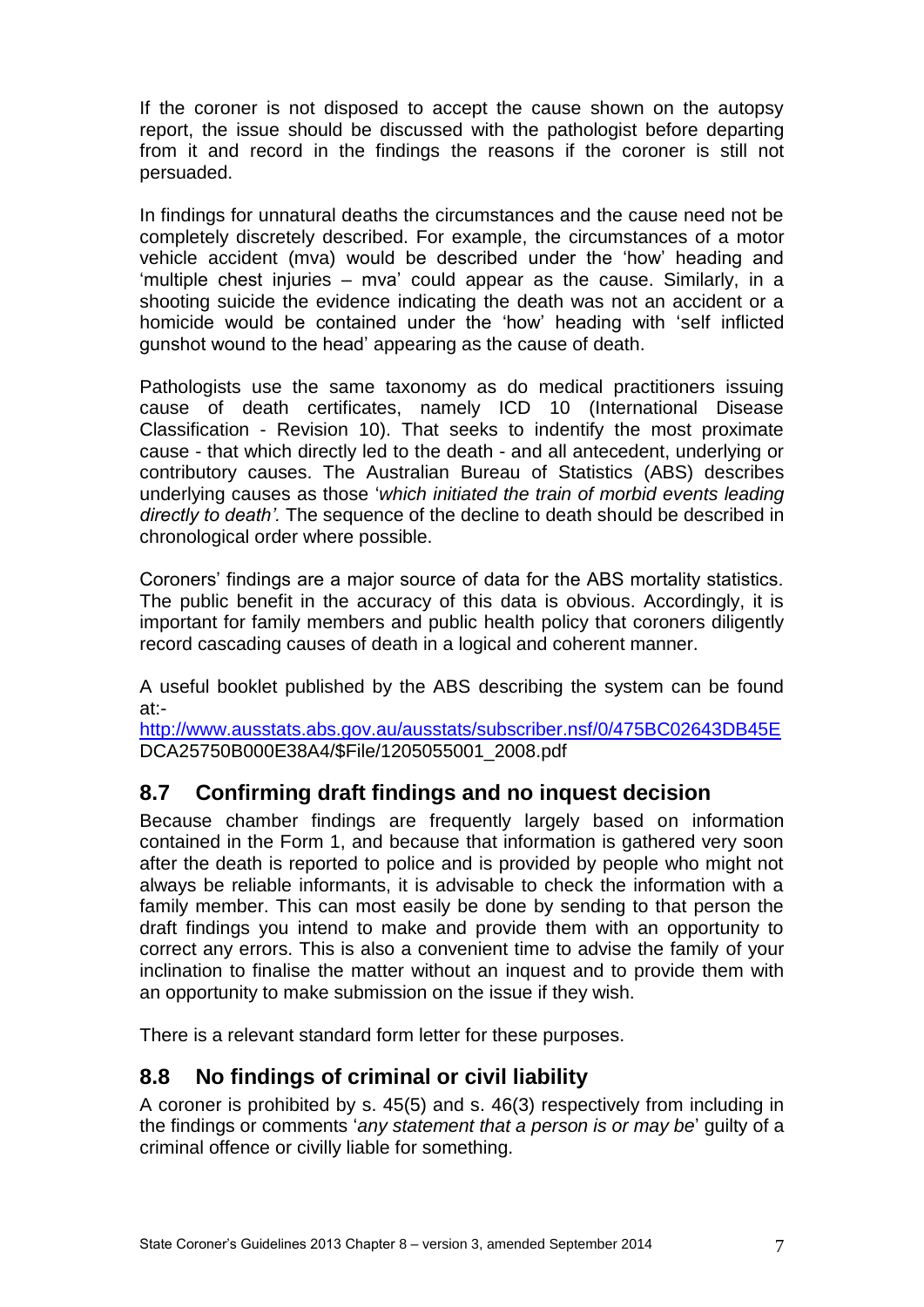Only an explicit statement reflecting on a person's guilt or liability is prohibited. Accordingly, there is no impediment to coroners providing a full and complete narrative of the circumstances of death nor stating their conclusions as to the responsibility of individuals or organisations for the death provided they refrain from using language that is applicable to decisions made by criminal and civil courts when they adjudicate upon the same issues. For example, in *Perre v* Chivell <sup>6</sup> the Supreme Court of South Australia held that the then state coroner of South Australia did not offend the equivalent provisions of the S.A. Act when he said in his findings of an inquest into the death of an NCA officer:

*Accordingly, I find…he died when he opened a parcel bomb, sent to him by Domenic Perre, and the bomb exploded in his hands.*

Nylands J explained the provision only prohibited the drawing of legal conclusions from findings of fact. As long as coroners limit themselves to the first step – finding facts – the provision will not be breached.

Nor do the provisions of s. 45(5) and s. 46(3) prevent a coroner from referring to the fact that a person has been convicted of an offence in connection with the death. That is obviously not a finding of the coroner but rather a reference to the finding of another court. It may well provide support for a coroner's conclusion that the convicted accused caused the death and for a decision that an inquest is not necessary.

## <span id="page-7-0"></span>**8.9 Burden and standard of proof**

In the coronial jurisdiction there are no parties such as those who participate in criminal prosecutions or civil litigation. There are persons such as the family members of the deceased person who have a special interest and statutory rights. There are also individuals and organisations with 'sufficient interest' to get access to documents and information and to participate in proceedings. However, none of these bear a burden of proof in the usual sense. Rather, in keeping with the inquisitorial character of the jurisdiction, a coroner has to reach a comfortable or reasonable satisfaction having regard to all of the available information relevant to the questions in issue.

A coroner applies the civil standard of proof but the approach referred to as the *Briginshaw* sliding scale should be adopted.<sup>7</sup> As a result, when considering whether the requisite level of satisfaction exists, a coroner should have regard to the inherent likelihood or unlikelihood of an occurrence and the gravity of the findings proposed.

That may mean different levels of persuasion or satisfaction being necessary for the various matters a coroner is required to find. For example, the exact time and place of death may have little significance and could be made on the balance of probabilities. However, the gravity of a finding that the death was caused by the actions of a nominated person would mean that a standard approaching the criminal standard should be applied because even though no

1

<sup>6</sup> [2000] SASC 279

<sup>7</sup> *Anderson v Blashki* [1993] 2 VR 89 at 96 and *Secretary to the Department of Health and Community Services v Gurvich* [1995] 2 VR 69 at 73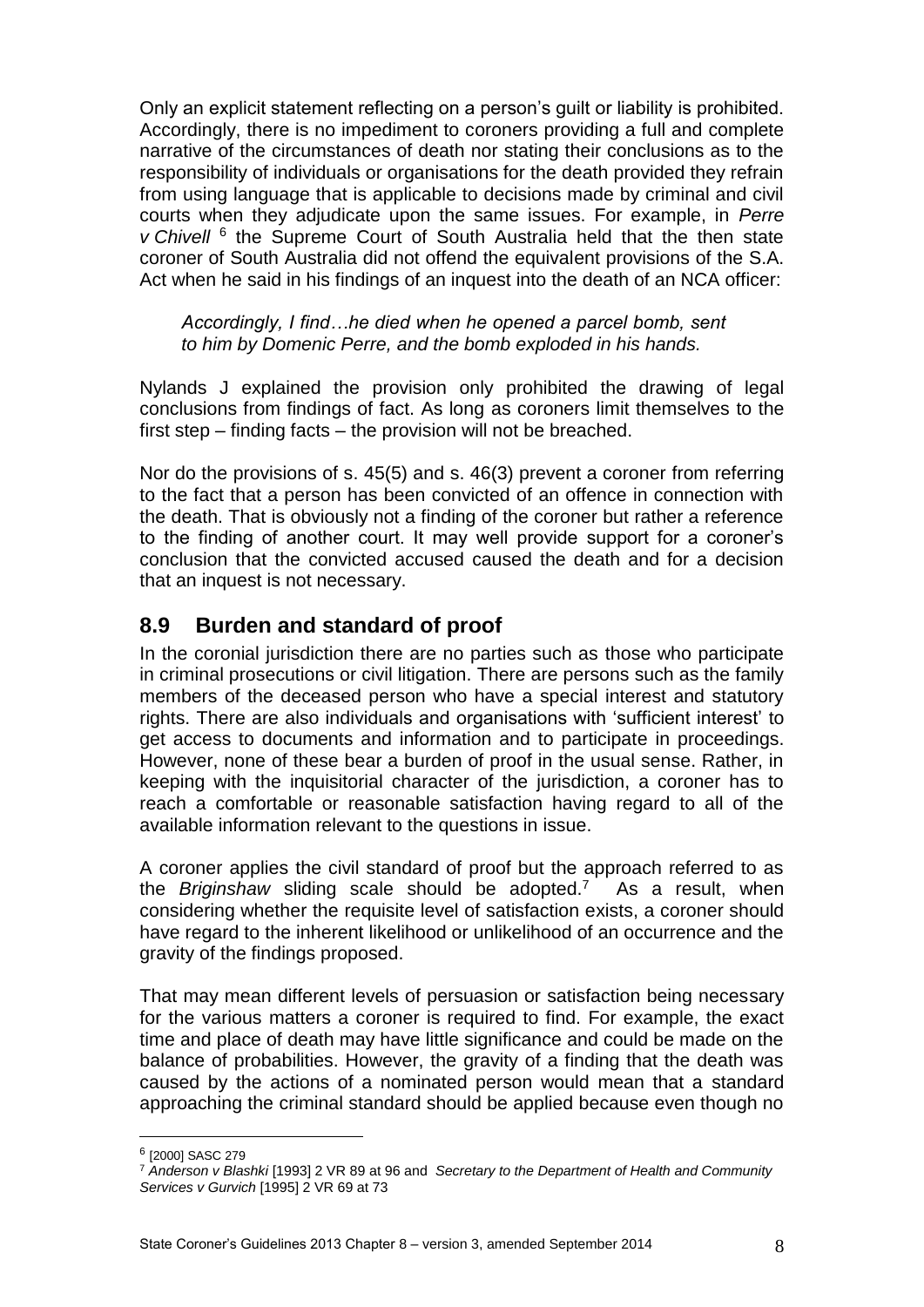criminal charge or sanction necessarily flows from such a finding, the seriousness of it and the potential harm to the reputation of that person requires a greater degree of satisfaction before it can be safely made.

#### <span id="page-8-0"></span>**Presumption against suicide**

There has been some controversy around the standard of proof applicable to a finding of suicide. These guidelines reflect the summary of relevant Australian and international authorities compiled by Dr Ian Freckleton SC.<sup>8</sup>

The development of the English law relating to suicide has been influenced by its long characterisation as a crime in that country.<sup>9</sup>This led to a requirement that even a coroner's finding of suicide be proven beyond reasonable doubt. It has been held in England that "*Suicide is never to be presumed; there should be a presumption against suicide".<sup>10</sup>*

In Australia, the High Court has endorsed that presumption in contexts other than coronial.<sup>11</sup> Lesser courts, in more contemporary cases, have sought to clarify the extent of that presumption. The Full Court of the South Australian Supreme Court<sup>12</sup> described the presumption as "*no more than a presumption of fact, based upon common sense and common experience*". The New South Wales Court of Appeal<sup>13</sup> has stated "*the language of presumption (and counter presumption) has largely been supplanted by the language of the proper inference to draw on the whole of the evidence".*

In the Canadian case of *Greening v Commercial Union Assurance Co* (1987) NJ (QL) No 428 the court considered the proper approach to applying the standard of proof when there was a submission of suicide rather than accident:

*Indeed, no proof need be adduced by the proponent of accidental death other than occurrence of the death itself since death by accident is taken as an axiomatic truth but liable to rebuttal. It follows that clear and cogent rebuttal evidence is required to tip the balance of probabilities sufficiently to justify a finding of suicide*. 14

Later, in another Canadian case, it was stated:

*The evidence which will tip the balance of probabilities sufficiently to justify a finding of suicide can be described as 'clear and unequivocal', 'clear and cogent', or of 'substantial civil weight.<sup>15</sup>*

Dr Freckleton concludes:

<u>.</u>

<sup>8</sup> Freckleton, I *Complementary Health Issues* (2011) 18 JLM 467

<sup>&</sup>lt;sup>9</sup> It was only decriminalised in 1966.

<sup>10</sup> *R v Huntback; Ex parte Lockley* [1944] KB 606 at 610

<sup>&</sup>lt;sup>11</sup> Mutual Life Insurance Co of New York v Moss (1906) 4 CLR 311; Spiratos v Australasian United Steam Navigation Co Ltd (1955) 93 LCR 317

<sup>12</sup> *South Australian Health Commission v McArdle* [1998] SASC 6685 (Doyle CJ)

<sup>13</sup> *American Home Assurance Co v King* [2001] NSWCA 201 at [12]

<sup>14</sup> *Greening v Commercial Union Assurance Co* (1987) NJ (QL) No 428 per Marshall J

<sup>15</sup> *H v ICBC* 2004 BCSC 593 per Nurnyeat J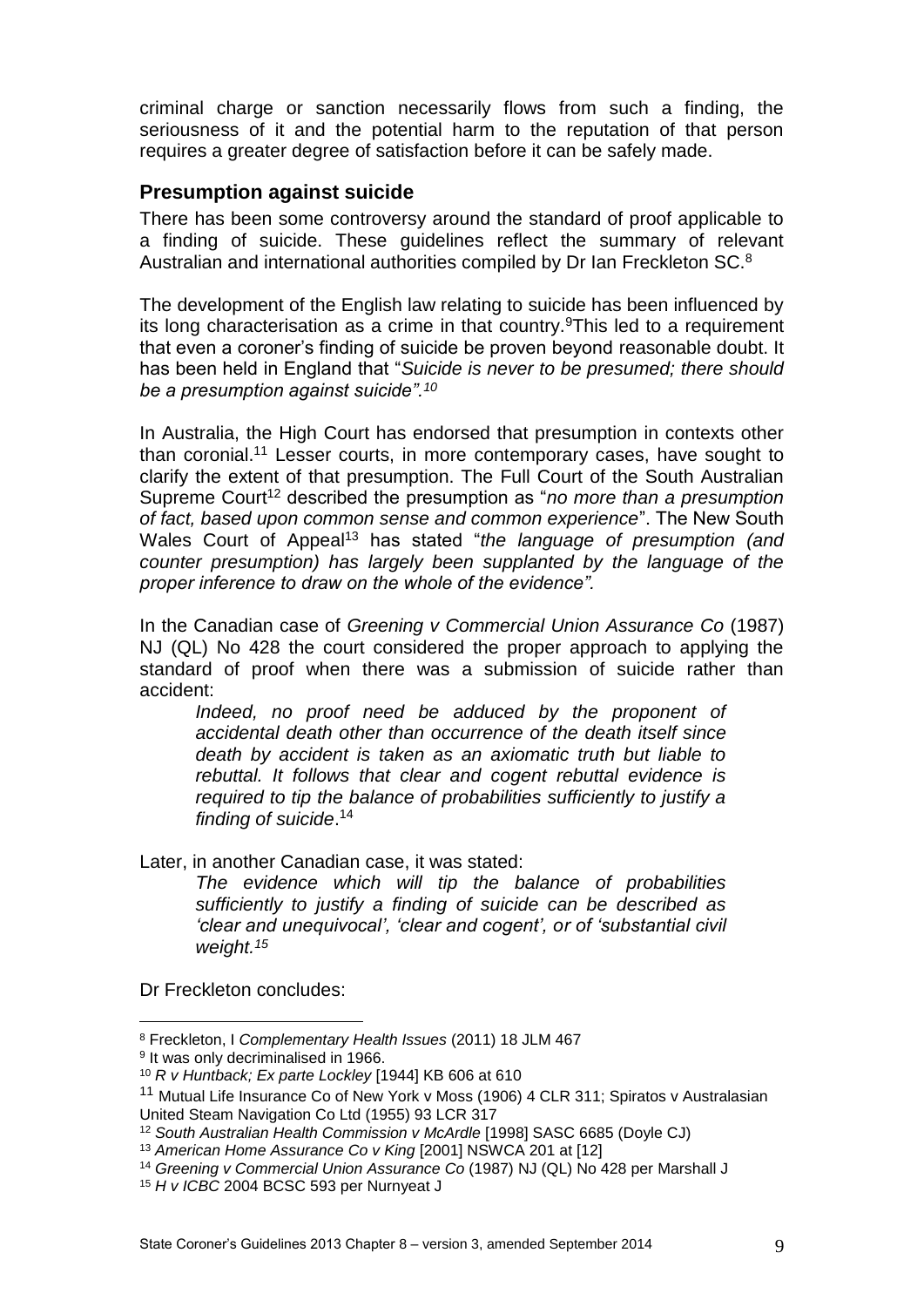*What can be said from this brief review of the law on the subject is that a finding of suicide can only properly be made if a coroner (in Australia) concludes on the basis of evidence both that the deceased intended to engage in the act that caused their death and intended to die as a result. If they were seriously psychiatrically unwell at the time - in the old-fashioned terminology, that the balance of their mind was disturbed - they should be regarded as incapable of forming the necessary intent and therefore a finding of suicide should not be made. The contemporary operation and effect in the coronial context of the presumption against a finding of suicide is somewhat unclear but serves to emphasise that a finding of suicide can only be arrived at where there is clear evidence; in its absence, a finding of accident or an open verdict is the proper outcome.* 

As set out earlier, the *Briginshaw* approach suggests the more significant the issue to be determined, the more serious an allegation or the more inherently unlikely an occurrence, the clearer and more persuasive the evidence needs to be for the trier of fact to be sufficiently satisfied that it has been proven to the civil standard.<sup>16</sup>

## <span id="page-9-0"></span>*8.10 The making of comments – preventative recommendations*

Comments under s. 46 can only be made when an inquest is held. See chapter 9 for a discussion on how they should be approached.

# <span id="page-9-1"></span>*8.11 Dissemination of findings*

Section 45(4) provides that a copy of the findings in all cases must be given to a family member of the deceased who has indicated they will accept them. The standard form letter sent to the family member nominated on the Form 1 immediately after the death is reported, seeks confirmation that the recipient is the appropriate person to receive such material.

In the case of all child deaths a copy of the findings must be sent to the Family and Child Commissioner.

A copy is also sent to the Office of the State Coroner.

Section 47 provides the coroner must give a copy of the findings in relation to a death in custody or a death that happened in the course of a police operation, to the officials mentioned in subsection 2 of that section. Findings in relation to a death in care must be given to the officials mentioned in subsection 3.

The Registrar of Births, Deaths and Marriages also receives a copy in all cases.

<sup>1</sup> <sup>16</sup> *Briginshaw v Briginshaw* (1938) 60 CLR 336 at 361 per Sir Owen Dixon J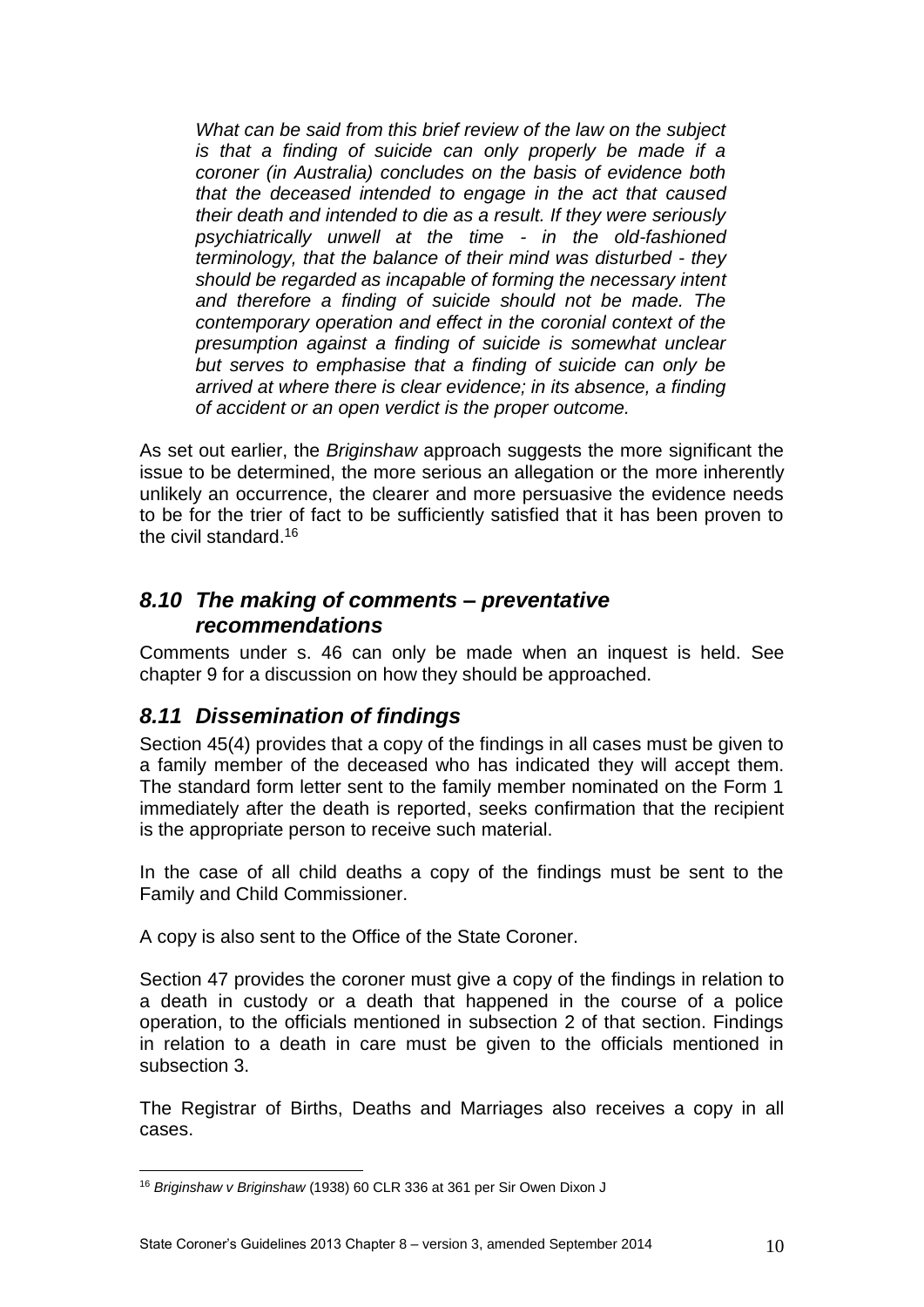#### *Publication of inquest findings*

Inquest findings are published on the Office of the State Coroner website.<sup>17</sup> This is consistent with the public nature of the inquest process and now a requirement under s.46A of the Act, unless the coroner orders otherwise. Circumstances in which non-publication may be appropriate include nonpublication while a person is prosecuted for an offence relating to the death or while the death is subject to some other formal inquiry, for example, a Commission of Inquiry. Coroners should consider whether the findings need to be de-identified before publication. Published inquest findings will be removed from the website if a person is subsequently prosecuted for an offence in relation to the death.

Chamber findings can not be generally distributed as they are a coronial document as defined in schedule 2 which means they are also an investigation document as defined in that schedule. Consequently, access to chamber findings is managed under the access to investigation documents under Part 3, division 4 of the Act. The operation of this regime is detailed in Chapter 10 *Access to coronial information*.

In practice chamber findings are usually given to insurance companies acting for the family of the deceased or another person involved in the fatal incident. They are also given to the hospital where the death occurred or to the medical practitioner who cared for the deceased.

#### *Publication of chambers findings*

The Act was amended in August 2013 to enable coroners to publish chamber findings on the Office of the State Coroner website if satisfied publication is in the public interest – see s.46A. Proactive publication of chamber findings may be appropriate to inform death prevention initiatives, raise public awareness about preventable deaths, to correct public misinformation or to inform profession or industry-specific regulators. The changes recognise the family's right to be consulted and have their views considered, wherever practicable, when the coroner is contemplating a public interest release.

When considering a public interest publication, coroners should also be mindful of the potential impact of publication on individuals, facilities or organisations mentioned in the findings. In many cases, the public interest will be adequately served by publishing a completely de-identified version of the findings, though some families may wish for their loved one to remain named. When assessing the extent to which findings should be de-identified, coroners should consider whether any named individuals, facilities or organisations have already been identified publicly, for example in media reports of the incident or media coverage of any commission of inquiry, criminal or other legal proceedings relating to the death. For example, it would be in appropriate for published chamber findings to name an individual or entity who is the subject of a criminal or disciplinary referral under s.48

1

<sup>17</sup> www.courts.qld.gov.au/courts/coroners-court/findings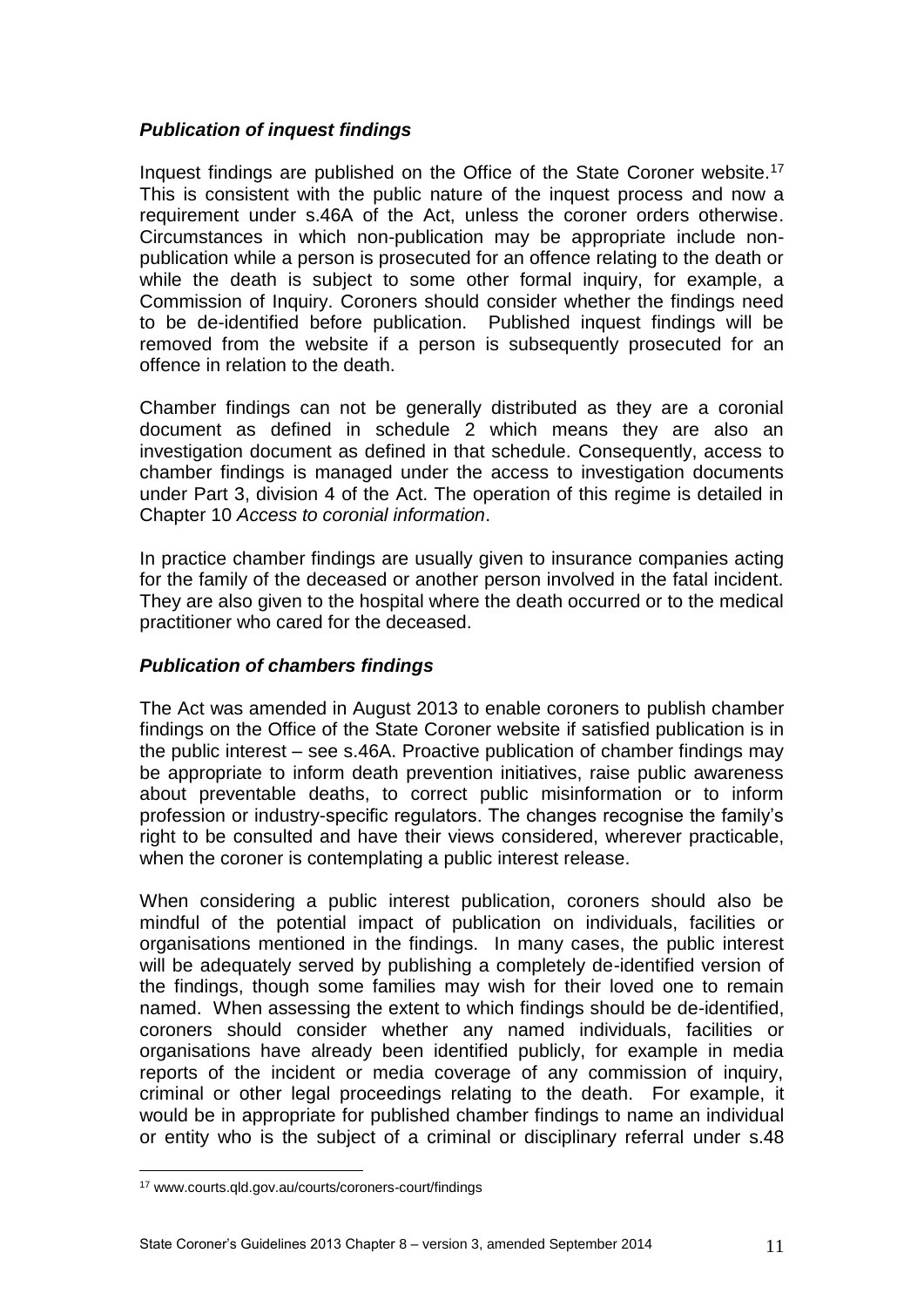while the referral outcome is pending. However, it would be appropriate for the findings of a work-place fatality to name the deceased's employer when the employer has been convicted of an offence relating to the death.

The coroner should always notify others named in the findings of his or her intention to publish and any measures the coroner intends to take in relation to de-identifying the findings for publication, and provide a reasonable opportunity for submissions to be made about the proposed publication. For example, if the coroner wishes to publish findings which mention a specific health facility and its clinicians, the coroner should give the facility an opportunity to be heard before the findings are published. This is particularly so when the findings refer to the outcomes of a root cause analysis conducted in respect of the deceased's treatment, as this clinical review process has certain statutory protections under the *Hospitals and Health Boards Act 2011*.

Section 8.13 below discusses the need to balance the confidentiality of child protection information.

## <span id="page-11-0"></span>*8.12 Drafting 'chamber findings'*

This section contains some suggestions as to how findings should be framed. The findings required by s. 45 (2)(a), (c), (d) and (e) generally pose little problem so this section focuses mainly on *(b) how the person died.*

#### <span id="page-11-1"></span>**Include all pertinent details**

It can be difficult to decide which of the numerous pieces of information uncovered by a coronial investigation should be included in a coroner's findings.

When considering what to include in any document and reflecting on how to describe it, the first question a writer should ask is 'Who is my audience?' Coroners' findings may be read by various people but the primary audience is the family of the deceased person. Accordingly, it is appropriate for a coroner to consider what facts a family member might want to know and may or may not already know about the death having regard to the authorities cited above which indicate that '*how the person died*' in this context means by what means and in what circumstances.

It is also appropriate to include a summary of the evidence which the coroner has relied upon in reaching those findings. A coroner should have regard to any concerns family members have raised and attempt to address those in the findings. The more contentious or complex the circumstances of the death, the more detail that will usually be necessary to allay concerns and adequately explain the coroner's decisions.

The source of the information may also be helpfully included in cases where esoteric technical evidence is relied upon. For example, air-crashes investigated by the Australian Transport Safety Bureau or mva's investigated by the Forensic Crash Unit.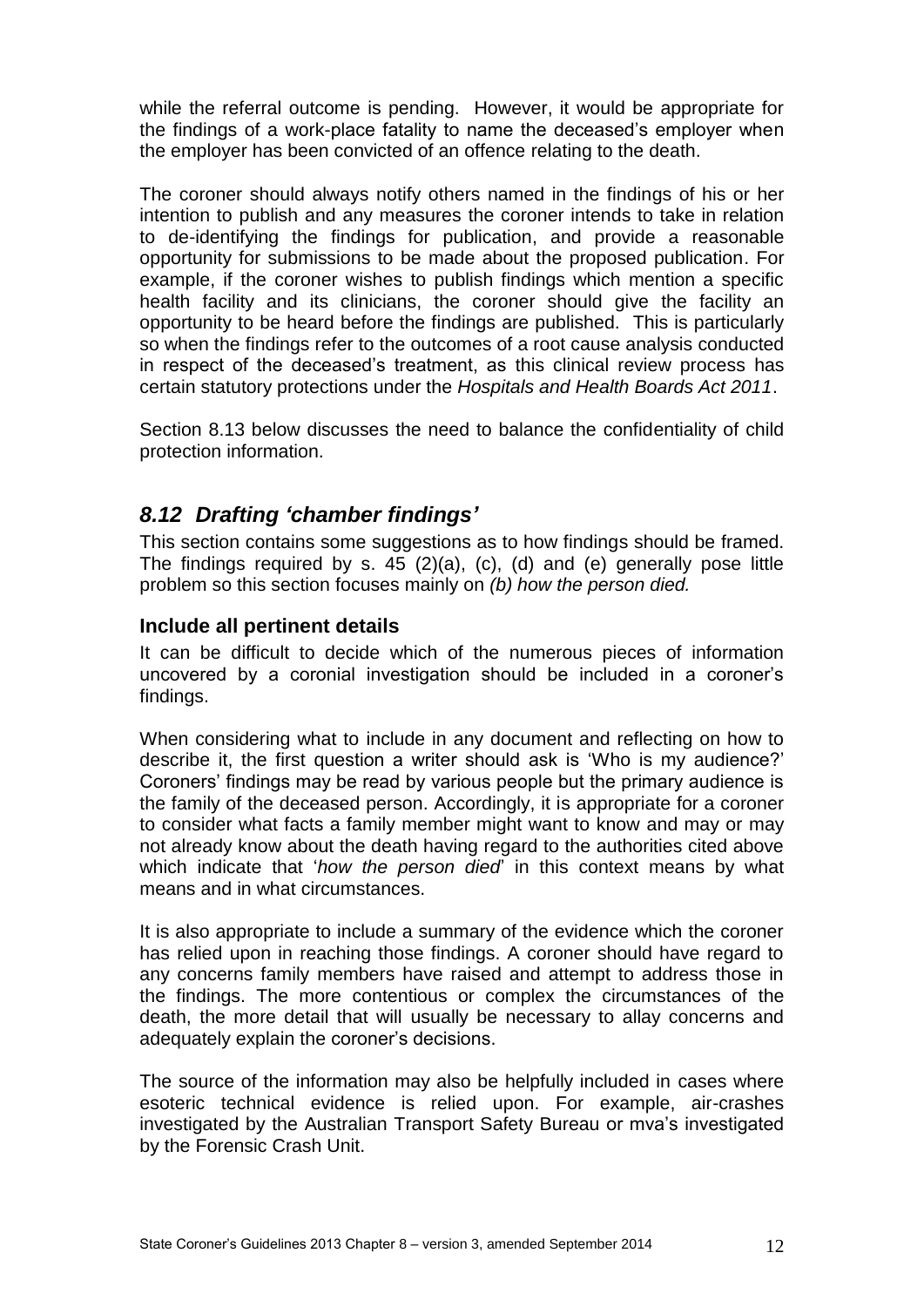#### <span id="page-12-0"></span>**Complete the picture**

In some cases it will be appropriate to recite actions which have occurred since the death. While such matters might not strictly come within s. 45(2)(b), they will often provide answers to questions any interested reader will naturally ask and otherwise have difficulty answering. Further, such material will make clearer why the coroner has finalised the file without an inquest. These actions may arise from a prosecution in respect of the death, some form of systems review undertaken in respect of health care or other service delivery to the deceased person or the outcome of a complaint made to another investigative entity in respect of the death.

For example, if the findings describe a homicide, it is relevant to add that the perpetrator was prosecuted and the outcome of those proceedings. The conviction can provide a basis or reason for the coroner's finding that the accused caused the death as described in the indictment – it's been proven beyond reasonable doubt in the Supreme Court. Similarly, if the findings describe a problem with a hospital procedure, it is appropriate to inform the reader that a clinical incident analysis or internal mortality review such as a root cause analysis was conducted, and that the recommendations of that process have been implemented.

#### <span id="page-12-1"></span>**Social circumstances**

A brief description of the deceased person's age, occupation, family situation, etc is usually appropriate:-

*Edwin Jones, a retired plumber, was 66 years old when he died on 5 September 2010. Mr Jones lived with his wife in Brisbane. They had three adult children.*

More background details are usually only necessary if they are relevant to understanding how the fatal events unfolded or to one or more of the other particulars:-

*One of those adult children had returned to live with his parents as a result of his marriage breaking down. This seemed to cause Mr Jones considerable stress as, according to Mrs Jones, the son and father were not compatible. Mr Jones' wife indicated that this conflict seemed to lead to him regularly consuming excessive quantities of alcohol in the months before his death. On occasions, after drinking to excess, Mr Jones would have violent arguments with his son and sometimes drive away from the premises while intoxicated.* 

#### <span id="page-12-2"></span>**Basis of non-visual identification**

If identification was at all problematic, that is visual identification was not relied upon, it is advisable to document how it was achieved. For example:

*Due to the extent of post-mortem changes, visual identification was not possible. Mr Smith was identified by fingerprint/dental comparison.*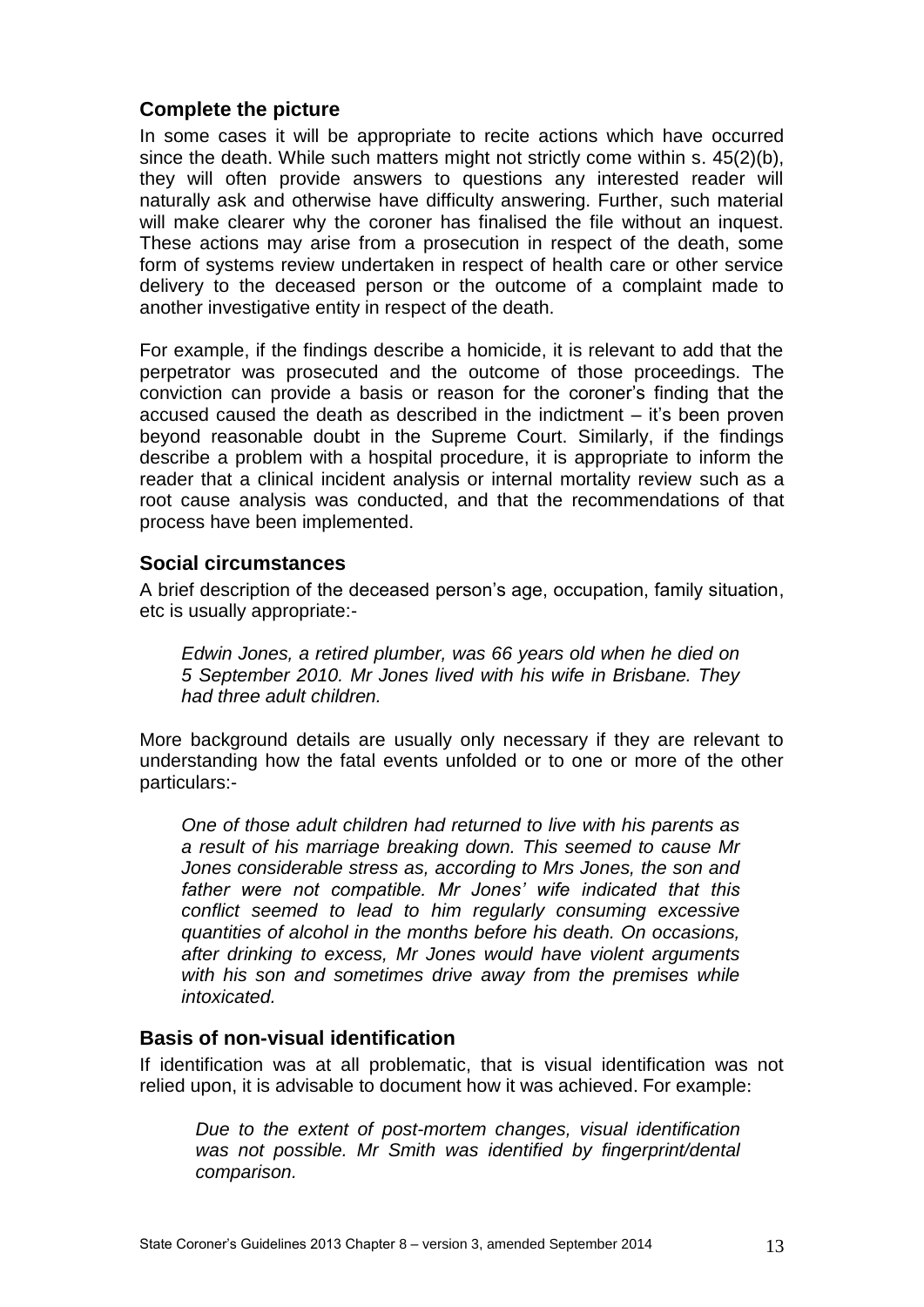*Due to the extent of post-mortem changes, visual identification was not possible. I am satisfied the body is that of Mr Smith because it was found in the house where he had lived alone for 20 years; there were no signs of forced entry or disturbance; there was a wallet containing identification documents on the body and Mr Smith's relatives did not express any concerns the body was anyone else other than Mr Smith.* 

#### <span id="page-13-0"></span>**Medical or mental health history and treatment**

This will usually be relevant to natural causes deaths; health care related deaths; and suicides. The extent to which this history needs to be included and the detail in which it should be described will depend upon whether there is a concern it was not adequately responded to.

If a death due to natural causes is reported because the cause could only be discovered by autopsy but it was not preceded by recent medical treatment or consultation, there is probably little need for more than a sentence or two to acknowledge that the death was not entirely unforeseeable.

*Mr Smith had no history of heart disease. However, in the two weeks preceding his death, on a number of occasions he complained to his wife of chest pain he ascribed to heart burn. He sought no treatment for it.*

If, however, the deceased has had extensive or very recent treatment that needs to be described so it can be demonstrated no gross failure of medical care allowed a preventable death to occur. For example:

*Mr Smith had no history of heart disease. However, in the two weeks preceding his death, on a number of occasions he complained to his wife of chest pain. Three days before his death he attended on his regular general practitioner who, after a thorough examination, diagnosed him as suffering from heart burn and recommended he take antacid. Out of an abundance of caution, having regard to Mr Smith's age and his history of smoking, the GP made arrangements for him to undergo an exercise stress test three weeks hence to exclude the possibility he was suffering from coronary artery disease.*

*A review of the medical file by a doctor from the Clinical Forensic Medicine Unit concluded the diagnosis of heart burn was not unreasonable; Mr Smith's symptoms were atypical of heart disease; and the decision not to seek immediate hospital in-patient treatment or a sooner investigation of the possibility of heart disease was not unreasonable.* 

A significant proportion of people who end their own lives suffer from mental illness. In many cases the deceased is undergoing treatment at the time of

or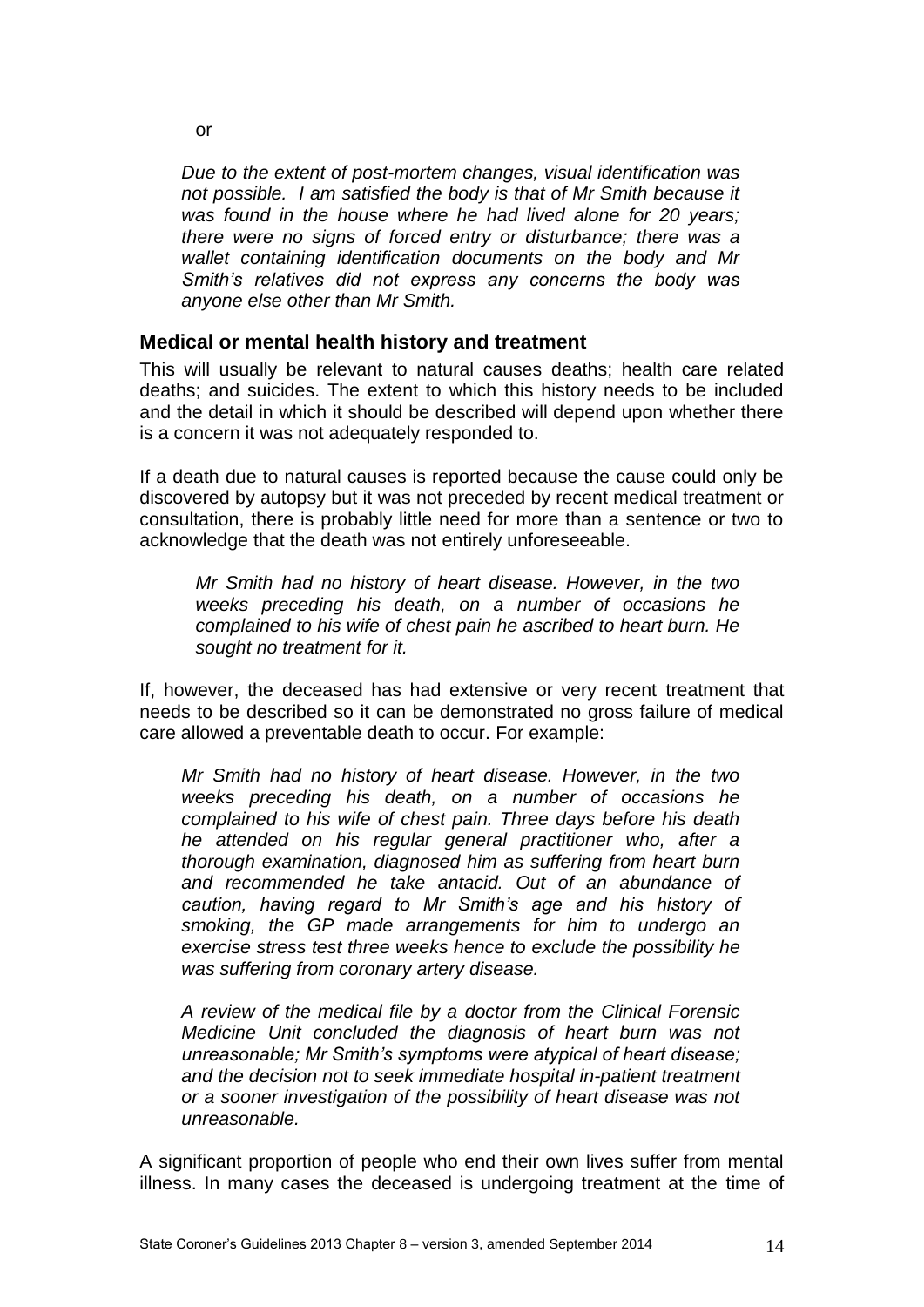death. This does not necessarily mean the treating team has engaged in substandard care but it calls for some explanation. Questions which might warrant consideration are; why wasn't the deceased under an involuntary treatment order, and/or why wasn't the deceased in secure in-patient care? The more obvious the apparent risk of suicide proximate to the time of death, the more intensive the scrutiny of the mental heath care may be.

In a case where the risk did not appear high, a report from the treating team may be sufficient. Its contents would be reflected in the findings. For example:

*Mr Smith was diagnosed with schizophrenia five years before his death. In the intervening period he had numerous in-patient admissions, the last, nine months before his death.* 

*Since then he seemed to be coping well, showing insight in relation to the need to comply with his medication regime and avoid illicit drugs. He was receiving treatment and support from the Logan Community Mental Health Service. His case manager advised that Mr Smith had been regularly attending his weekly appointments and his case was recently reviewed by the consultant psychiatrist and it was decided no change in his treatment or medication was needed.*

Conversely, if the family contend that there was an obvious high risk that was not being adequately managed and/or the deceased was only very recently discharged from in-patient care or refused admission, a review by an independent mental health specialist may be warranted. For example:

*Mr Smith was diagnosed with schizophrenia five years before his death. In the intervening period he had numerous in-patient admissions, the last, nine days before his death.* 

*The psychiatrist who authorised Mr Smith's discharge from the Logan Hospital Mental Health Unit provided a report explaining the basis of the decision with reference to a risk assessment screening tool and clinical observations. He further explained the patient was referred to the Logan Community Mental Health Service and steps were taken to ensure there was continuity of care as a result of the CMHS case manager meeting with the patient before discharge and arranging home visits in the week following.*

*The decision to discharge Mr Smith and the care provided since has been reviewed by an independent psychiatrist who has advised that both were in accordance with accepted professional standards and the statutory principle of providing the least intrusive manner of care consistent with good treatment. That expert has reported that precisely predicting the risk of suicide is not possible in all cases and there is no basis to criticise the care provided to Mr Smith, despite the very sad outcome.*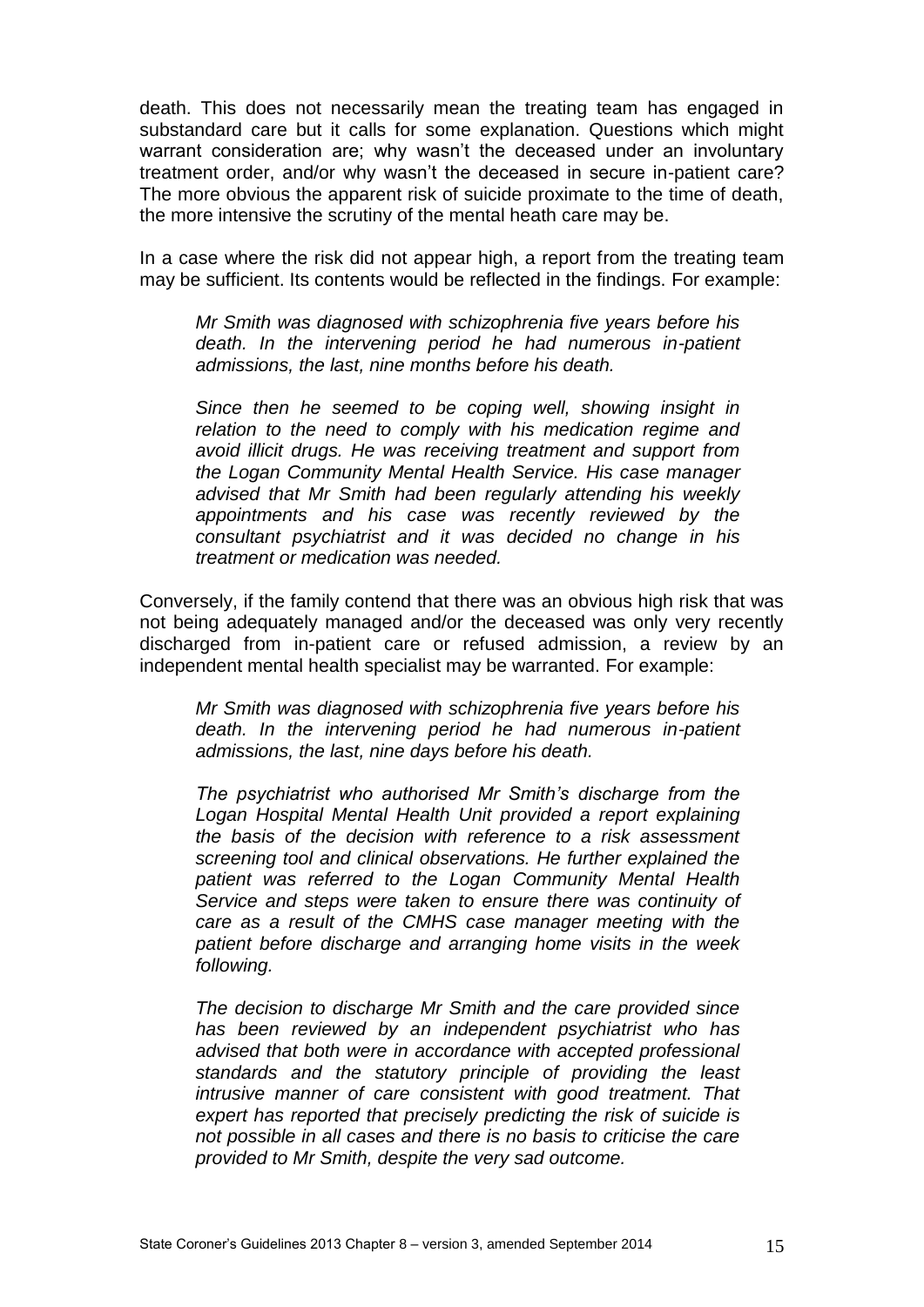A similar approach should be taken to health care related deaths when the ailment is a physical illness, injury or disease. If there is any basis to consider the care was inadequate it should, at first instance, be reviewed by a doctor from the Clinical Forensic Medicine Unit. Depending upon that doctor's view, an independent specialist might then be briefed. In either case, if there is to be criticism of the treating team included in the findings, they should be asked to respond and their response included in the summary.

It is not necessarily the role of a coroner to always resolve disputes among medical witnesses. It is matter for the judgement of the coroner how far they should go in any case.

On occasions the members of the treating team will continue to assert their treatment was appropriate, despite independent reviewers coming to the opposite conclusion. Both versions can be included in the findings. The more serious the alleged departure from accepted standards and the more closely it is allegedly connected with the death, the more intensively it needs to be investigated. Indeed, inquests are frequently held for that purpose.

In other cases however, it is quite acceptable for the various versions to be included in chamber findings together with an account of any remedial action that has been taken, including the fact that a referral to the Health Ombudsman has been made.

#### <span id="page-15-0"></span>**Provide procedural fairness**

Care should be taken to ensure any person or organisation that is the subject of adverse comment in the narrative findings has been given an opportunity to respond to the allegations. If this has not been done by the investigator, the task can either be detailed back to enable the person in question to be interviewed or re-interviewed, or the coroner can write to the person or organisation advising what he is considering finding and inviting a response. The coroner's findings should include some discussion of the coroner's assessment of that response.

#### <span id="page-15-1"></span>**Find manner of death**

Queensland coroners do not sit with juries; hence there are no coroners' verdicts of the old English style: death by misadventure, accident, justifiable homicide, etc. However, it is still important to ensure the manner of death in broad terms is clearly found. Many mechanisms of death could equally be the result of a homicide, an accident or a suicide - drug overdoses, fall from a height, or even a motor vehicle crash are examples. Coroners should ensure they categorise all deaths in this way, or explicitly say so in those rare cases when the evidence does not allow them to make a finding in relation to this aspect of the death. Official statistics on manner of death are drawn from coroners' findings and are used to frame public health and safety policy and focus research. Both endeavours can be undermined if coroners fail to do their duty in this regard.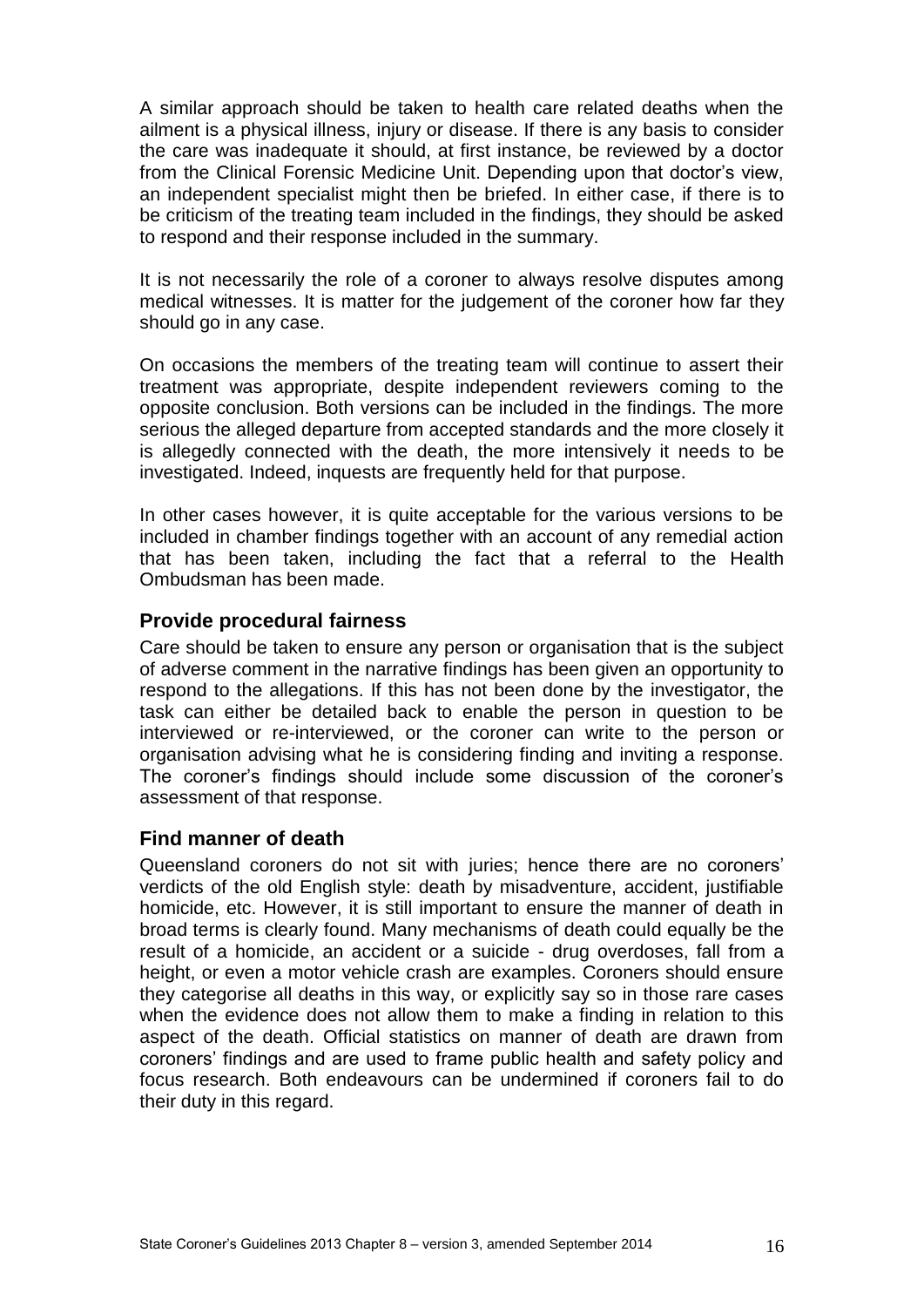After the narrative describing the circumstances of the death and giving reasons for your finding of how the person died, it is appropriate to conclude with something like one of the following:-

*I find Ms Smith died of natural causes.*

*I find that Ms Smith intentionally took her own life while adversely affected by illicit drugs and suffering from mental illness.*

*While I have found that Ms Smith intentionally took the illicit drugs that ended her life, I am unable to determine whether she did so with the intention of killing herself.*

*I find that Ms Smith was deliberately killed by Mr Smith. He was charged with her murder and sentenced to life imprisonment.*

#### <span id="page-16-0"></span>**Be sensitive to the impact of language**

A coroner should consider how the facts can be accurately recited in the least offensive manner: for example, '*the body was significantly affected by post mortem changes*' is probably less distressing than '*the body was grossly decomposed and infested with maggots'.* Similarly, the dead person's name should be used throughout the findings and use of the term '*the deceased'* should be avoided. When the deceased person is a child, the use of their first name only may be appropriate after first commencing the findings with both names.

# <span id="page-16-1"></span>*8.13 Balancing confidentiality of child protection information*

# <span id="page-16-2"></span>*Legislation*

Coroners Act Child Protection Act Section 189

The Child Protection Act contains stringent confidentiality provisions aimed at preventing the identification of a child as a child in care or the subject of a child safety investigation or as a child harmed or at risk of harm by a member of their family. These provisions also extend to protect the identity of people who make a child protection notification, as well as information obtained by child safety officers in the performance of their duties. These provisions operate, subject to limited exceptions, to prevent the recipient of this information from disclosing it. Strictly applied, these restrictions could be seen to impinge on the transparency and rigour of the coronial process.

Inquest and chamber findings should not include confidential information obtained from Department of Communities, Child Safety and Disability Services unless that information is necessary to support and make sense of the coroner's findings and recommendations.

Care must be taken to ensure findings do not include information that identifies or could lead to the identification of any other child, for example a